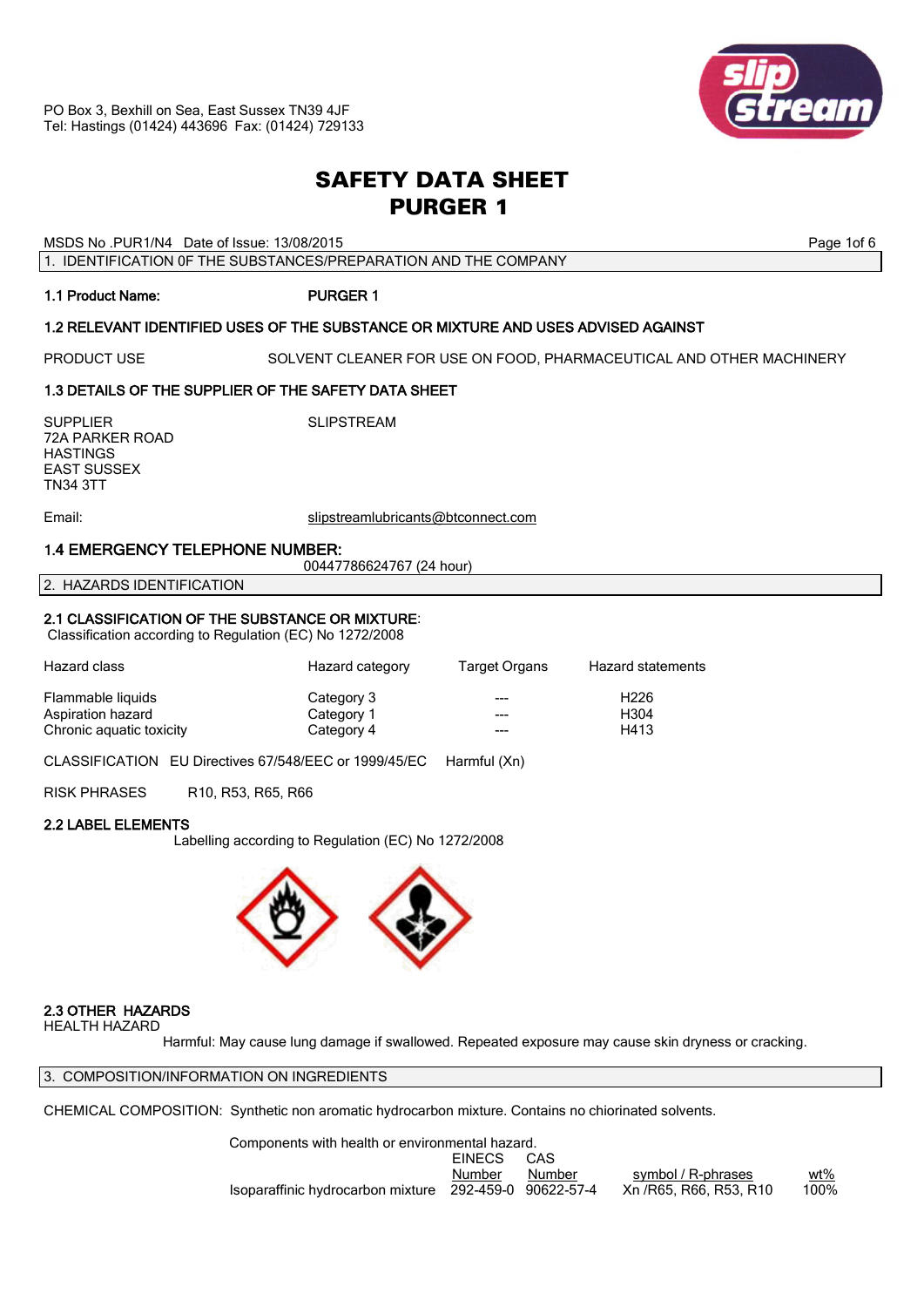# MSDS No .PUR1/N4 Date of Issue: 13/8/2015 Page 2 of 6

# 4. FIRST AID MEASURES

# 4.1 DESCRIPTION OF FIRST AID MEASURES

| <b>EYES</b>       | Flush thoroughly with large amounts of running water for at least 15 minutes and obtain medical<br>attention if irritation persists.                         |
|-------------------|--------------------------------------------------------------------------------------------------------------------------------------------------------------|
| <b>SKIN</b>       | Wash with soap and water. DO NOT use petrol or solvents. Remove contaminated clothing.<br>Wash clothing before reuse.                                        |
| <b>INGESTION</b>  | If appreciable quantity is swallowed, seek medical aid. DO NOT induce vomiting.<br>The danger here is possible aspiration of vomited product into the lungs. |
| <b>INHALATION</b> | Move to fresh air and obtain medical attention if symptoms persist                                                                                           |
| <b>INGESTION</b>  | If appreciable quantity is swallowed, seek medical aid.<br>DO NOT induce vomiting. The danger here is possible aspiration of vomited product into the lungs. |

# 5. FIRE FIGHTING MEASURES

| 5.1 EXTINGUISHING MEDIA:                                  | Alcohol-resistant foam, Dry powder, Carbon dioxide (CO <sub>2)</sub> , water fog.                           |
|-----------------------------------------------------------|-------------------------------------------------------------------------------------------------------------|
| UNSUITABLE EXTINGUISHING MEDIA Water jets                 |                                                                                                             |
| 5.2 SPECIAL HAZARDS ARISING FROM THE SUBSTANCE OR MIXTURE | In combustion emits flumes of carbon monoxide $(CO)$ and carbon dioxide $(CO2)$                             |
| 5.3 ADVICE FOR FIRE-FIGHTERS                              | Wear self-contained breathing apparatus. Wear protective clothing to prevent contact with<br>skin and eyes. |

# 6. ACCIDENTAL RELEASE MEASURES

# 6.1 PERSONAL PRECAUTIONS, PROTECTION EQUIPMENT AND EMERGENCY PROCEDURES

Personal precautions.See Section 8 Exposure Control/ Personal Protection.

#### 6.2 ENVIRONMENTAL PRECAUTIONS

. Do not discharge into drains, surface and ground water. Contain spillage.

# 6.3 METHODS AND MATERIALS FOR CONTAINMENT AND CLEANING UP

Mop up or absorb onto inert material for disposal according to national or local regulations for oily waste.

6.4 REFERENCE TO OTHER SECTIONS: See Section 4 First aid Measures and Section 10 Stability and Reactivity.

# 7. HANDLING AND STORAGE

.

# 7.1 PRECAUTIONS FOR SAFE HANDLING

 Keep container tightly closed. Ensure adequate ventilation. Avoid contact with eyes and Skin DO NOT SMOKE. SEE SECTION 11

7.2 CONDITIONS FOR SAFE STORAGE, INCLUDING ANY INCOMPATIBILLTIES. Store in suitable labelled containers in a well-ventilated and dry area away from sources of direct heat. Keep containers closed when not in use. Store below 40.C.

7.3 SHELF LIFE Minimum shelf life of 3 years from date of manufacture.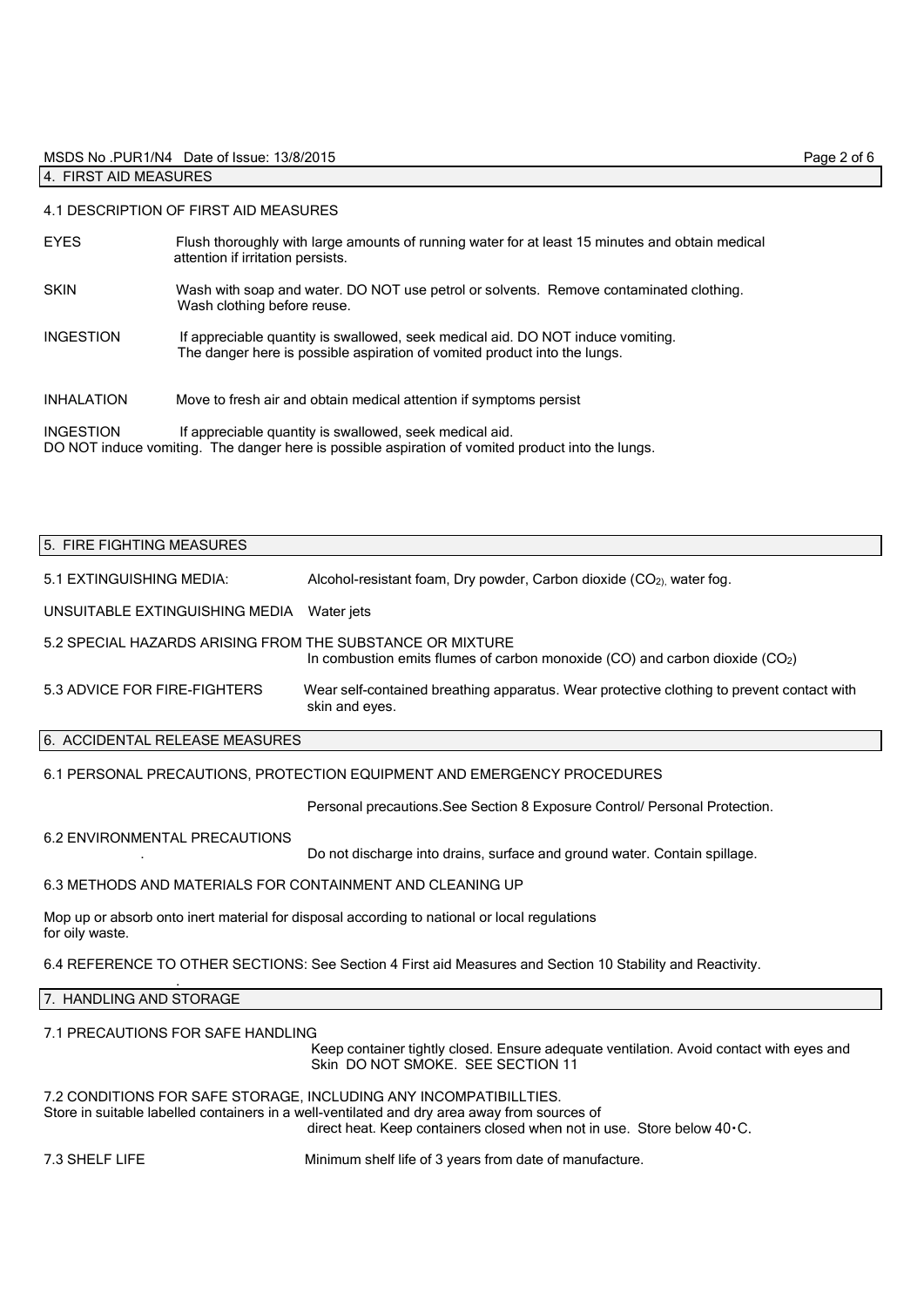#### MSDS No .PUR1/N4 Date of Issue: 13/8/2015 Page3 of 6 8. EXPOSURE CONTROLS/PERSONAL PROTECTION

| 0. LA COORE CONTROLOT LICONET ROTLOID              |                                                                                                                                                               |  |
|----------------------------------------------------|---------------------------------------------------------------------------------------------------------------------------------------------------------------|--|
| 8.1 CONTROL PARAMETERS                             | No official exposure limit for this material.                                                                                                                 |  |
| 8.2 EXPOSURE CONTROL                               |                                                                                                                                                               |  |
| Respiratory protection                             | If use in a confined space or in an unventilated room it may be prudent to wear a suitable<br>respiratory with a type A filter for organic gases and vapours. |  |
| Hand protection                                    | Wear protective gloves                                                                                                                                        |  |
| Eyes protection                                    | Wear goggles or safety glasses with side shields.                                                                                                             |  |
| Skin protection<br>protective clothing and gloves. | Short term exposure is not considered hazardous. If prolonged contact is envisaged wear                                                                       |  |

# 9. PHYSICAL AND CHEMICAL PROPERTIES

# 9.1INFORMATION ON BASIC PHYSICAL AND CHEMICAL PROPERTIES

| APPEARANCE<br><b>COLOUR</b><br><b>ODOUR</b><br><b>EVAPORATION RATE</b><br><b>VAPOUR PRESSURE:</b>                                                                                                                               | Clear water white Liquid<br><b>Water White</b><br>Characteristic.<br>Negligible<br>0.1 kPa (approx) at 20 · C.<br>0.3 kPa (approx) at $38 \cdot C$                           |
|---------------------------------------------------------------------------------------------------------------------------------------------------------------------------------------------------------------------------------|------------------------------------------------------------------------------------------------------------------------------------------------------------------------------|
| VAPOUR DENSITY (air = 1) :<br><b>EXPLOSIVE LIMITS IN AIR:</b><br><b>FREEZING POINT</b><br><b>BOILING POINT RANGE</b><br><b>FI ASH POINT</b><br><b>AUTO IGNITION TEMPERATURE</b><br><b>DENSITY</b><br><b>SOLUBILITY IN WATER</b> | 0.6 kPa (approx) at $50 \cdot C$<br>>100<br>$0.6 - 7.0$ vol%<br>Below -50°C<br>150-220°C<br>$>40^{\circ}$ C<br>$>200^{\circ}$ C<br>$0.720 - 0.80$ g/cm3 (15°C)<br>Negligible |

# 9.2 OTHER INFORMATION

MOLECULAR WEIGHT 164 g/mol

# 10. STABILITY AND REACTIVITY

# 10.1 REACTIBILITY

No reaction under recommended storage conditions.

# 10.2 CHEMICAL STABILITY

Stable under recommended storage conditions

#### 10.3 POSSIBILITY OF HAZARDOUS REACTIONS

• None known

# 10.4 CONDITIONS TO AVOID

Excessive heat. High energy sources of ignition. Heat. Sparks. Open flames. Other sources of ignition.

#### 10.5 INCOMPATIBLE MATERIALS

Material to avoid. Strong oxidizing agents.

# 10.6 HAZARDOUS DECOMPOSITION

No information available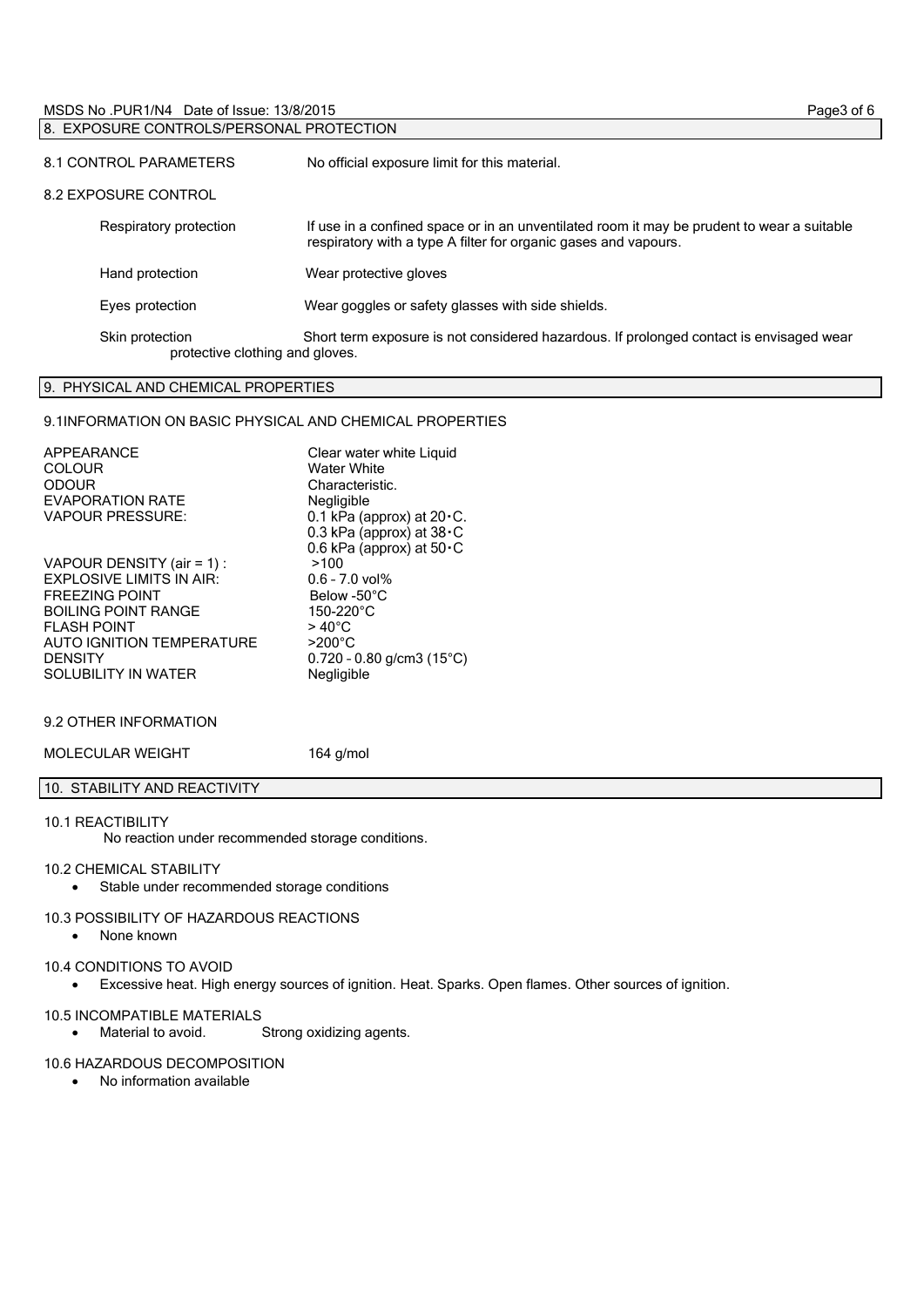11.1 INFORMATION ON TOXICOLOGICAL EFFECTS

Acute toxicity

ORAL LD50 : > 5000 mg/kg (rat) Slightly toxic

INHALATION LC50 : > 5000 mg/l (rat; 8 h) Slightly toxic

DERMAL LD50 : > 5000 mg/kg (rabbit) Slightly toxic

SKIN The product does not contain any substance listed by OSHA, NTP or IARC Monograph as a carcinogen.

# 11.2 SYMPTONS / ROUTES OF EXPOSURE

- EYE CONTACT: May cause mild irritation but does not injure eye tissue.
- SKIN CONTACT: Occasional brief contact will not cause significant irritation unless evaporation is impeded.
- Repeated and/or prolonged contact will defat the skin and may cause mild irritation or dermatitis Primary skin irritant under closed or semi closed conditions. The product is not considered to be a dermal sensitizer.
- INHALATION: High vapour concentrations are irritating to the eyes and the respiratory tract, may cause headaches and dizziness, are anaesthetic and may have other central nervous system effects. Vapour LC50 (Rat) >5000 mg/kg slightly toxic.
- INGESTION: Minimal toxicity. Acute oral toxicity (LD50 rat) >5000 mg/kg slightly toxic (based on data for components). Small amounts aspirated into the lungs during ingestion or subsequent vomiting may cause bronchopneumonia or pulmonary oedema. SEE SECTION 4.).
- 12. ECOLOGICAL INFORMATION

12.1 TOXICITY

FISH LL0 : 1000 mg/l (Oncorhynchus mykiss; 96 h)

TOXICITY TO DAPHNIA AND OTHER AQUATIC INVERTEBRATES. EL0 : 1000 mg/l (Daphnia magna; 48 h)

ALGAE

 $\bullet$ 

EL0 : 1000 mg/l (Pseudokirchneriella subcapitata (green algae); 72 h)

NOELR : 1000 mg/l (Pseudokirchneriella subcapitata (green algae); 72 h)

# CHRONIC TOXICITY

AQUATIC INVERTEBRATES LOEC : 0.011 mg/l (Daphnia magna (Water flea); 21 d)

# 12.2 PERSISTANCE AND DEGRADABILITY

The product is insoluble and floats on water. The product evaporates easily from water surface.

# 12.3 BIOACCUMULATIVE POTENTIAL

Not bioaccumulate.

# 12.4 MOBILITY IN SOIL

- Readily absorbed by soil
- . 12.5 RESULTS OF PBT AND vPvB ASSESSMENT
	- Not considered to be PBT or vPvB.

# 12.6 OTHER ADVERSE EFFECTS

• Not known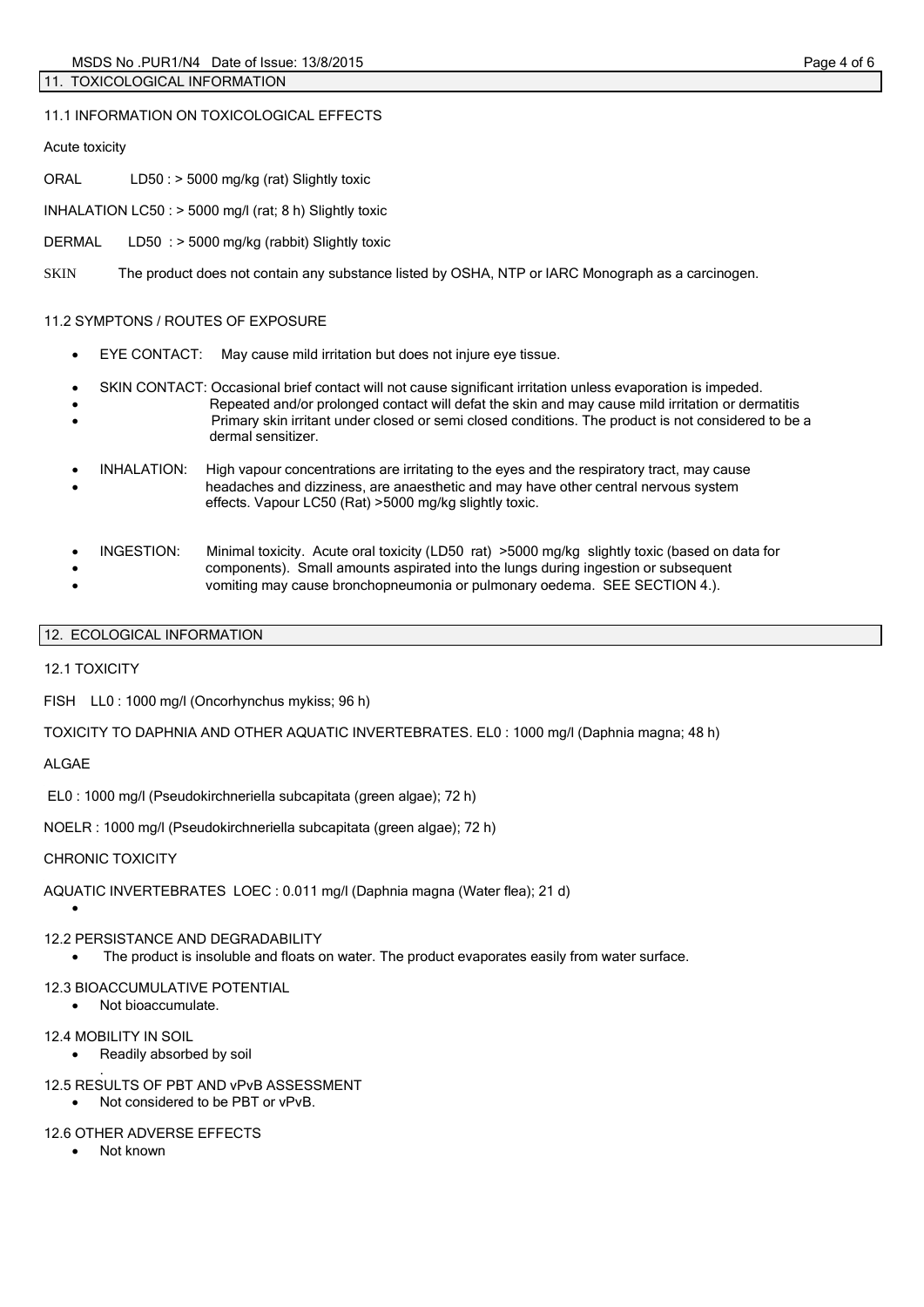#### 13.1 WASTE TREATMENT METHODS

| Product:                            | Disposal together with normal waste is not allowed. Special<br>disposal required according to local regulations. Do not let<br>product enter drains. Contact waste disposal services.                                                                                                |
|-------------------------------------|--------------------------------------------------------------------------------------------------------------------------------------------------------------------------------------------------------------------------------------------------------------------------------------|
| Contaminated packaging:             | Empty contaminated packagings thoroughly. They can be<br>recycled after thorough and proper cleaning. Packagings that<br>cannot be cleaned are to be disposed of in the same manner<br>as the product. Do not burn, or use a cutting torch on, the<br>empty drum. Risk of explosion. |
| European Waste:<br>Catalogue Number | No waste code according to the European Waste Catalogue<br>can be assigned for this product, as the intended use dictates<br>the assignment. The waste code is established in consultation<br>with the regional waste disposer.                                                      |

# 14. TRANSPORT INFORMATION

### 14.1. UN NUMBER

3295

#### 14.2. UN PROPER SHIPPING NAME

ADR : HYDROCARBONS, LIQUID, N.O.S. RID : HYDROCARBONS, LIQUID, N.O.S. IMDG : HYDROCARBONS, LIQUID, N.O.S.

#### 14.3. TRANSPORT HAZARD CLASS(ES)

| <b>ADR-Class</b><br>(Labels; Classification Code; Hazard<br>identification No; Tunnel restriction code) | 3; F1; 30; (D/E) |
|---------------------------------------------------------------------------------------------------------|------------------|
| <b>RID-Class</b>                                                                                        |                  |
| (Labels; Classification Code; Hazard<br>identification No)                                              | 3: F1: 30        |
|                                                                                                         |                  |
| <b>IMDG-Class</b><br>(Labels; EmS)                                                                      | $3: F-E. S-D$    |

#### 14.4. PACKAGING GROUP

| ADR        | : III |
|------------|-------|
| <b>RID</b> | : III |
| IMDG       | : III |

# 14.5. ENVIRONMENTAL HAZARDS

Labeling according to 5.2.1.8 ADR : no Labeling according to 5.2.1.8 RID : no Labeling according to 5.2.1.6.3 IMDG : no Classification as environmentally hazardous according to 2.9.3 IMDG : no

### 14.6. SPECIAL PRECAUTIONS FOR USER

Not applicable.

14.7. TRANSPORT in bulk according to Annex II of MARPOL 73/78 and the IBC Code

IMDG : Not applicable